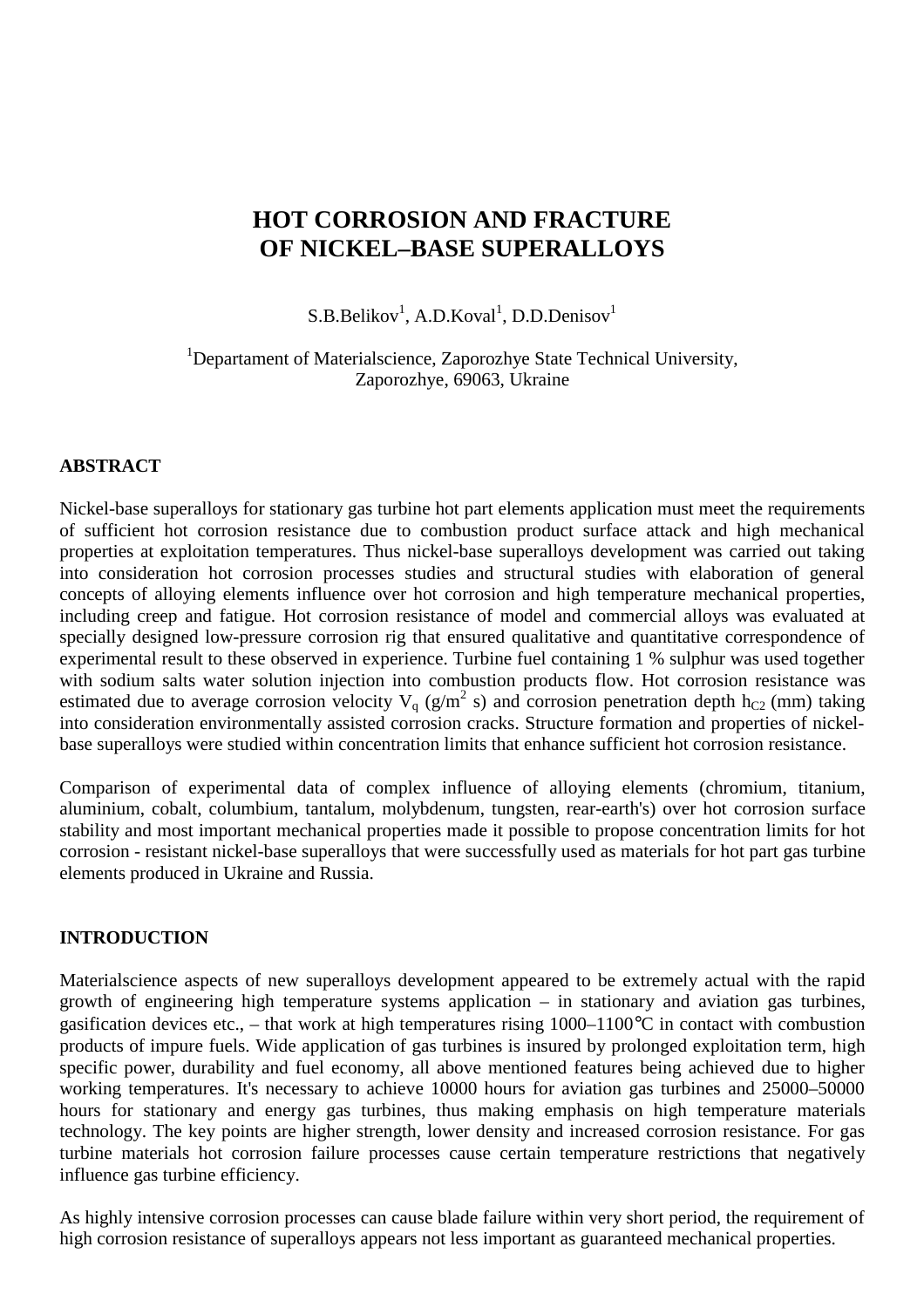## **GENERAL INFORMATION**

For exact hot corrosion resistance estimation of any material, exploitation tests are the only valid procedure, but duration of experiments together with fuel cost make such test as final for material evaluation. Thus in practice we increase environment corrosion effect thus reducing test time, neglecting sufficient changes in corrosion mechanisms. Turning to burner rig tests and crucible tests we require good correlation between their conditions and turbine environment influence resulting at least with qualitative similarity in surface layers composition and alloys rating.

That's why superalloys development in based on corrosion failure analysis of gas turbine blades used in practical conditions. Thus the detailed investigations of hot corrosion progressive forms in different types of foreign and domestic stationary and transporting gas turbine engines showed very intensive corrosion products formation on gas turbine blades working surfaces or on certain portions with higher temperature leading to formation of nonuniform layers and blade profile changes, especially at the edges. Corrosion products create two layers: thin inner layer composed of eutectic mixture  $Ni-Ni<sub>3</sub>S<sub>2</sub>$  and disperse particles of chromium sulphide together with more complex chromium – titanium on nickel–chromium–titanium sulphides and thick outer layer consisting of oxides formed by practically all alloy components.

For gas transporting turbines extensive damages at 800°C prolonged exploitation were localized mainly on leading edge and concave surface. Main characteristic of corrosion products composition were due to presence of thin inner layer consisting of eutectic together with mixed sulfides of chromium, titanium and nickel. Multicomponent oxides formed outer layer having much larger thickness (up to 220 mkm) with NiO as principal component. Intermediate layer possessed maximum thickness reaching several millimeters was formed by oxide phases of spinel type. Such corrosion product presentation was found for gas turbine device GTN–16 used at compressive stations at powerful gas pipelines is Russia and natural samples produced of industrial superalloy EP 539 tested in "sea salt" corrosion conditions.

Generally speaking, study of morphology properties of outer layers of tested and real samples after exploitation or prolonged tests make evidence of certain general regularities for gas turbine engines of different types:

- outer layer being formed strictly in accordance to thermodynamic correspondence of oxide/sulfur activities and consisting mainly of oxide with different grade of compactness depending on spinel type oxides portion and base metal oxides (CoO, NiO);
- formation of zone with alloying elements loss that subdivides outer layer and base metal not influenced by corrosion processes;
- positioning of sulfide particles mainly in zone with alloying elements loss nearer to the frontier (base metal – corrosion products), and nickel eutectic  $Ni-Ni<sub>3</sub>S<sub>2</sub>$  presence gives the evidence of catastrophic hot corrosion failure.

Comparing the corrosion products morphology one can come to a conclusion that burner rig tests inspite of comparative results are the most correct type of hot corrosion resistance and alloy failure evaluation. However, it appeared practically impossible to compare quantitative results of different burner rig tests, as it appears impossible to reproduce all test conditions, especially real pressures existing in gas turbine.

Analysis of hot corrosions evaluation results carried out by different authors [1–4] showed better correlation of experimental burner rig results with those observed in gas turbine practice especially from the point of view of corrosion products morphology similarity, also achieving comparable alloy ranking. That means that burner rig tests were to be used as principle method ensuring good qualitative similarity of outer layers morphology that is characteristic for real gas turbine materials, and crucible tests used as auxiliary method saving experiments expenditures.

Thus, general experiments were carried out using burner rig with low fuel consumption that contained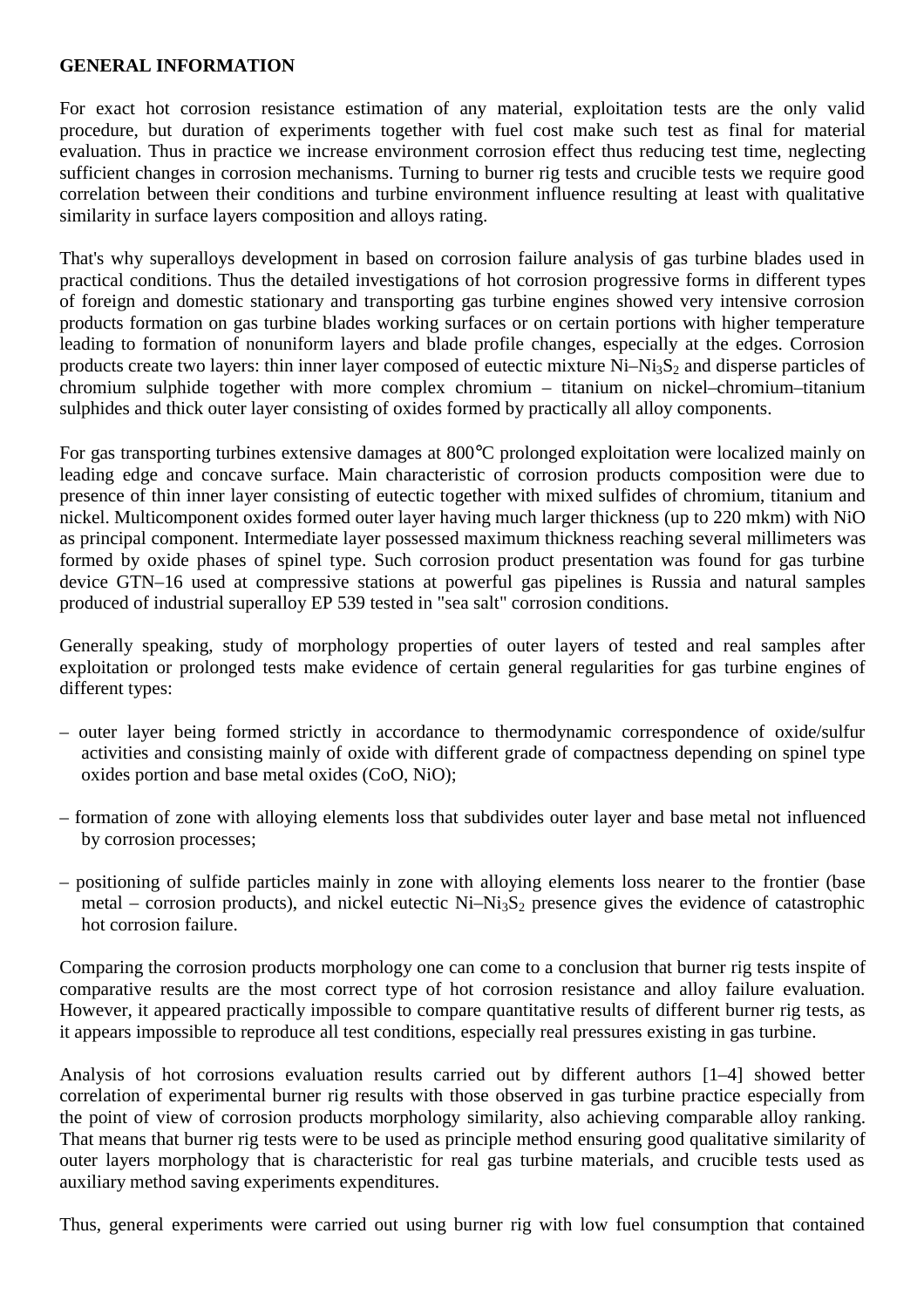specified volume of such corrosion–active elements, as sulfur, sodium, chlorum being main components in corrosion atmospheres existing in stationary and marine gas turbine [5].

Preliminary series of experiments were carried out with industrial gas turbine alloys widely used in domestic and foreign apparatus. Thus it was shown, that hot corrosion resistance level of superalloys, developed for aviation gas turbines (taking into consideration aviation fuel properties and composition), appeared to be unsatisfactory for application in stationary and marine conditions. All industrial alloys can be ranked as those of catastrophic corrosion failure and those possessing sufficient corrosion resistance. Generally saying, it's not possible to improve drastically hot corrosion resistance level of industrial alloys just changing separate elements content without conceptual changes of alloying principles corresponding to gas turbine exploitation conditions.

For initial analysis the results of several burner rig tests were taken, e.g. [6–9]  $V_q^{900}10^5$  = 19,66-0,34[Cr]-0,4[Ti]+1,34[Al]+0,72[Nb],  $V_{q}^{350.}10^4 = 10,16[Al] + 2,71[Ti] - 4,13[Nb] - 1,26[Ta] - 1,96[A1][Ti] + 1,56[A1][Nb] - 11,28,$  $V_q^{3900}$ .10<sup>4</sup> = 15,75[Al]+4,85[Ti]+5,13[Nb]-3,14[Ta]-2,88[Al][Ti] + 2,85[Al][Nb] -2,87[Nb][Ti]-20,29,  $V_q^{^1950.}10^4 = 25,52+3,58$ [Al]-3,89[Ti]-12,99[Nb]-7,74[Ta]+0,73[Al][Ti] + 9,45[Al][Nb] -1,99[Nb][Ti].

Using modern computer techniques, it appeared possible to propose based alloys which composition was used for further studies looking for new compositional ratios between γ'–forming elements (Al, Ti, Nb, Ta), solid solution strengthening elements (V, Mo, Ta), grain boundary strengthening elements (B, Zr) together with sufficient corrosion resistance ensuring elements (Cr, Ti) and microalloying elements (Ce, Y).

Taking into consideration the intercrystalline character of alloy rapture at creep, the structure factor that governs the level of excess phases precipitation of grain boundaries having unsatisfactory morphology together with topologically close packed (TCP) phases inside grain, was obtained to estimate the possibility of TCP phases formation, system PHACOMP was used for calculation of average number of electron holes. Thus for highly alloyed nickel-base superalloys (with 60-70 % (vol)  $\gamma$ - phase) the dependence between properties level and average electron hole concentration was gained (with three areas of different character of alloying element's influence).

Here we can distinguish the following zones:

- area of high temperature strength rise due to solid solution and dispersion strengthening It is characterized with continuous improvement structural characteristics of γ'–phese particles and optimal morphology of grain carbides (I);
- area of high temperature strength drop due to formation of carbide (or carbo–boride) net at grain boundaries. It might be accompanied improvement (II);
- area of high temperature strength catastrophical drop at TCP phases precipitation (III).

As area II always precede area III due to kinetical peculiarities of TCP phases formation one must pay extreme attention to structural–energetical conditions of grain boundaries together with methods of its regulation.

To achieve better correlation between hot corrosion resistance and mechanical properties of superalloys chromium content can be varied between 12–16%, thus the lower level being recommended for alloys with satisfactory hot corrosion resistance and improved creep and fatigue strength. Ratio between principal  $\gamma$ – forming elements – titanium and aluminum is to be organized depending on chromium content, in atomic

concentrations  $n_a = -1$ Al Ti  $n_a = \frac{1}{n_a} > 1$ , also paying attention to high temperature strength as limited factor for above

mentioned ratio, not exceeding double titanium concentration compared to aluminum, keeping the latter at 2–4%.